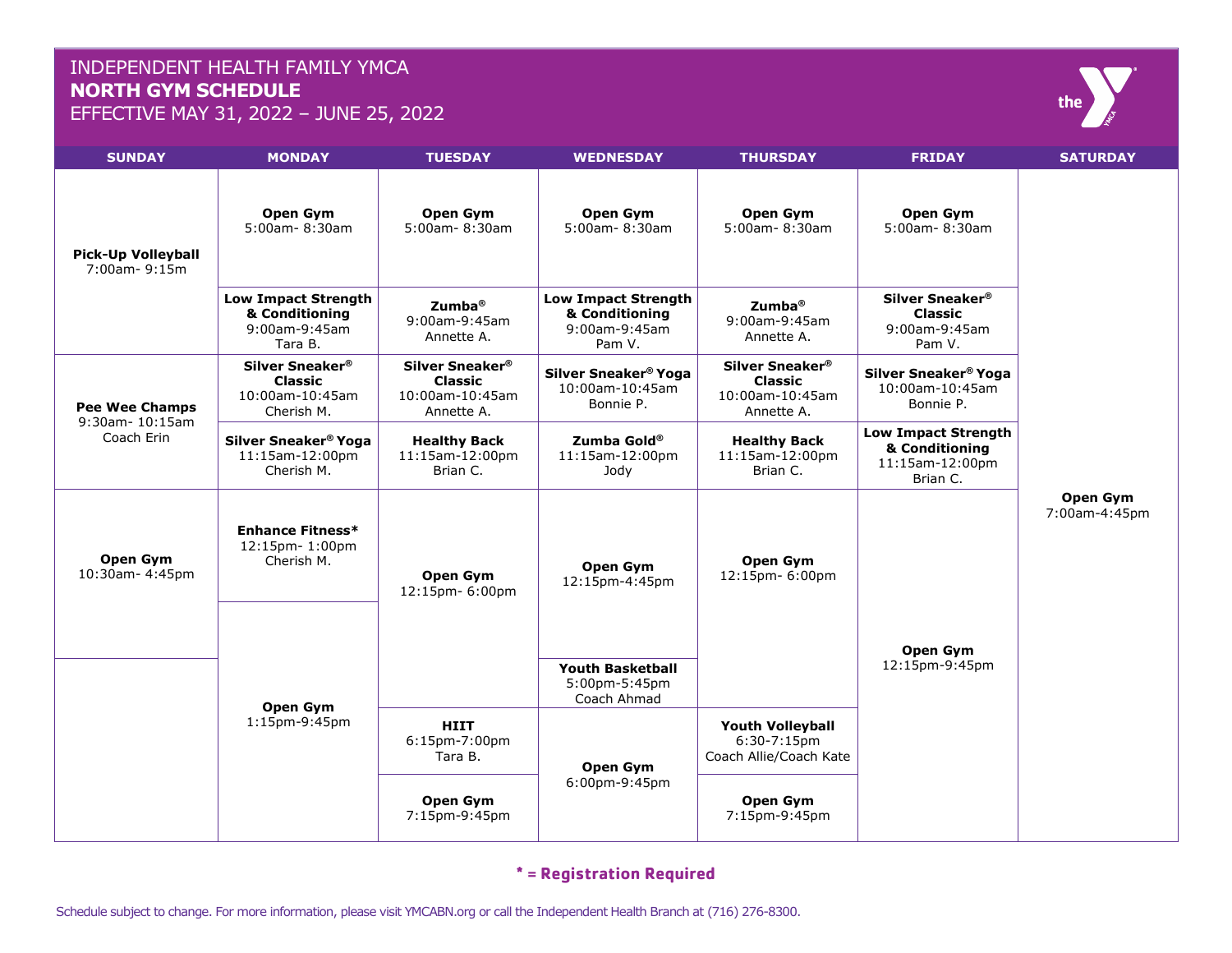## INDEPENDENT HEALTH FAMILY YMCA **SOUTH GYM SCHEDULE**

EFFECTIVE MAY 31, 2022 – JUNE 25, 2022

| <b>SUNDAY</b>                             | <b>MONDAY</b>                                      | <b>TUESDAY</b>                                              | <b>WEDNESDAY</b>                                                      | <b>THURSDAY</b>                                             | <b>FRIDAY</b>                               | <b>SATURDAY</b>                          |
|-------------------------------------------|----------------------------------------------------|-------------------------------------------------------------|-----------------------------------------------------------------------|-------------------------------------------------------------|---------------------------------------------|------------------------------------------|
|                                           | Pickleball<br>6:00am-9:00am                        | Pickleball<br>6:00am-9:00am                                 | Pickleball<br>$6:00$ am - 9:00am                                      | <b>Pickleball</b><br>6:00am-9:00am                          | <b>Pickleball</b><br>6:00am- 9:00am         |                                          |
| <b>Family Open Gym</b><br>7:00am-10:30am  | <b>Pick-Up Basketball</b><br>9:00am-11:00am        | <b>Beginner Pickleball</b><br>9:00am-11:00am                | <b>Pick-Up Basketball</b><br>9:00am-11:00am                           | <b>Beginner Pickleball</b><br>9:00am-11:00am                | <b>Pick-Up Basketball</b><br>9:00am-11:00am | <b>Family Open Gym</b><br>7:00am-1:30pm  |
| <b>Birthday Parties</b><br>10:30am-1:30pm |                                                    | Open Gym<br>11:00am-12:00pm                                 |                                                                       | Open Gym<br>11:00am-12:00pm                                 |                                             |                                          |
|                                           | Open Gym<br>11:00am-1:00pm                         | <b>Adult Pick Up</b><br><b>Basketball</b><br>12:00pm-3:00pm | <b>Open Gym</b><br>11:00am-1:00pm                                     | <b>Adult Pick Up</b><br><b>Basketball</b><br>12:00pm-3:00pm | Open Gym<br>11:00am-1:00pm                  |                                          |
|                                           | <b>Advanced Pickleball</b><br>$1:00$ pm- $3:00$ pm |                                                             | <b>Pickleball</b><br>1:00pm-3:00pm                                    |                                                             | <b>Pickleball</b><br>1:00pm-3:00pm          |                                          |
| Open Gym<br>1:30pm-4:45pm                 | <b>SACC</b><br>3:00pm-5:00pm                       | <b>SACC</b><br>3:00pm-5:00pm                                | <b>SACC</b><br>3:00pm-5:00pm                                          | <b>SACC</b><br>3:00pm-5:00pm                                | <b>SACC</b><br>3:00pm-5:00pm                |                                          |
|                                           | Open Gym<br>5:00pm-9:45pm                          | Open Gym<br>5:00pm-9:45pm                                   | Pee Wee T ball<br>4:45pm-5:30pm                                       | Open Gym<br>5:00pm-9:45pm                                   | <b>Family Programming</b><br>5:00pm-7:45pm  | <b>Birthday Parties</b><br>1:30pm-4:30pm |
|                                           |                                                    |                                                             | Superheroes in<br>Training (ages 8-12)<br>Brandon A.<br>6:00pm-6:30pm |                                                             |                                             |                                          |
|                                           |                                                    |                                                             | Open Rockwall (1/2)<br>Open Gym $(1/2)$<br>6:45pm-7:15pm              |                                                             |                                             |                                          |
|                                           |                                                    |                                                             | Open Gym<br>7:30pm-9:45pm                                             |                                                             | Open Gym<br>7:30pm-9:45pm                   |                                          |

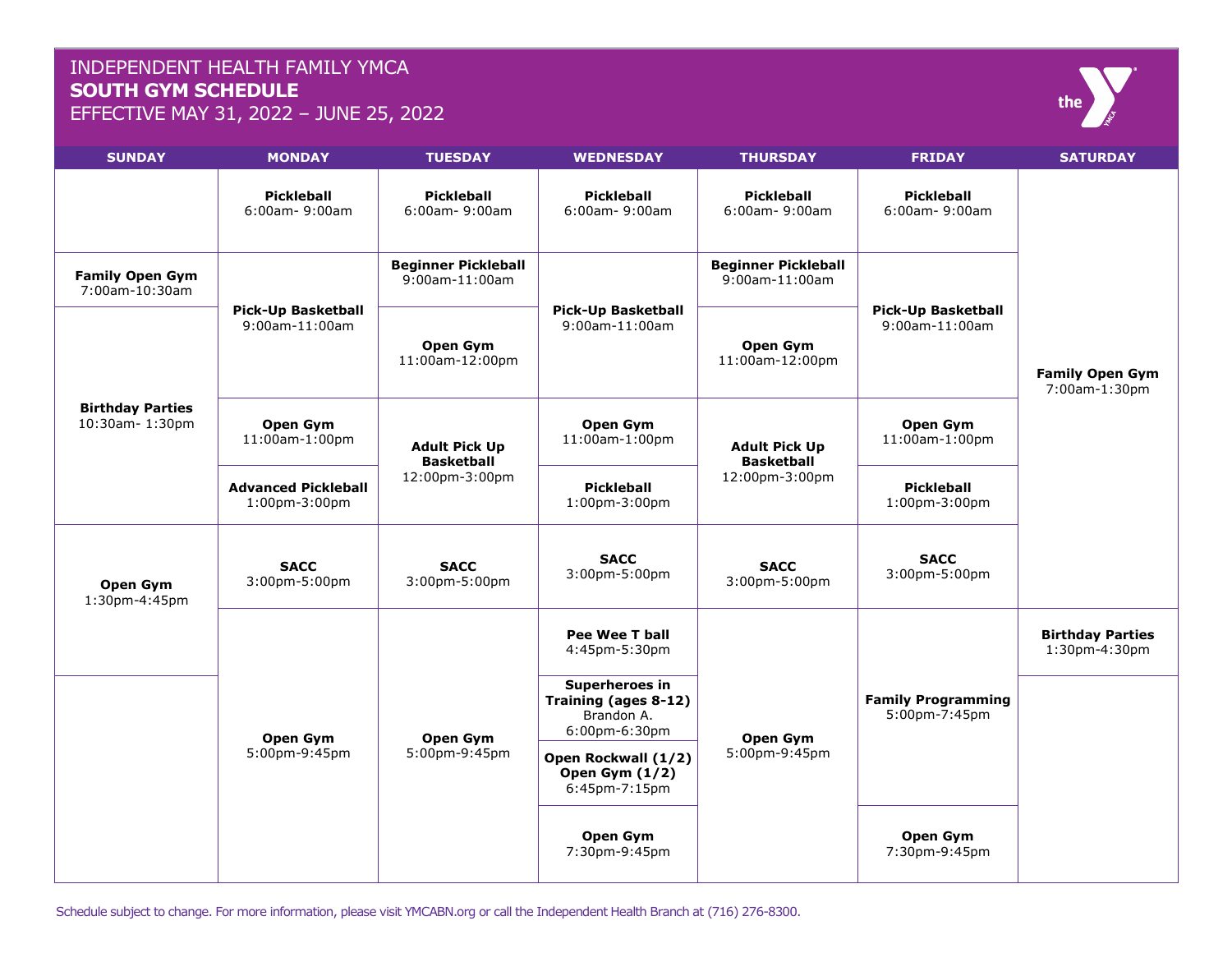### INDEPENDENT HEALTH FAMILY YMCA **STUDIO 1 SCHEDULE**

EFFECTIVE MAY 31, 2022 – JUNE 25, 2022



| <b>SUNDAY</b>                                  | <b>MONDAY</b>                                                    | <b>TUESDAY</b>                                             | <b>WEDNESDAY</b>                                                 | <b>THURSDAY</b>                                                           | <b>FRIDAY</b>                                           | <b>SATURDAY</b>                                                                         |
|------------------------------------------------|------------------------------------------------------------------|------------------------------------------------------------|------------------------------------------------------------------|---------------------------------------------------------------------------|---------------------------------------------------------|-----------------------------------------------------------------------------------------|
|                                                |                                                                  | <b>BODYPUMP®</b><br>5:45am- 6:30am<br>Brett P.             |                                                                  | <b>BODYPUMP®</b><br>5:45am- 6:30am<br>Brett P.                            |                                                         |                                                                                         |
|                                                | Yoga<br>7:00am-7:45am<br>Erica B.                                |                                                            | Yoga<br>7:00am-7:45am<br>Paula C.                                |                                                                           |                                                         |                                                                                         |
|                                                | <b>HIIT</b><br>8:00am-8:45am<br>Tara B.                          |                                                            |                                                                  |                                                                           | Tai Chi<br>8:00am-8:45am<br>Brian C.                    | <b>BODYPUMP®</b><br>8:00am -8:45am<br>Michelle C.                                       |
| <b>BODYPUMP®</b><br>9:00am-10:00am<br>Brett P. | <b>BODYPUMP®</b><br>9:00am-10:00am<br>Kym S.                     | <b>HIIT</b><br>9:00am-9:45am<br>Kayla                      | <b>BODYPUMP®</b><br>9:00am-10:00am<br>Kym S.                     | <b>HIIT</b><br>9:00am-9:45am<br>Tara B.                                   | <b>HIIT</b><br>9:00am-9:45am<br>Tara B.                 | <b>Cardio Kickboxing</b><br>9:00am-9:45am<br>Michelle C.                                |
|                                                | <b>Cardio Kickboxing</b><br>& Core<br>10:15am-11:00am<br>Pam     | <b>Core &amp; More</b><br>10:00am-10:45am<br>Kayla         | <b>Drums Alive</b><br>10:15am-11:00am<br>Jody H.                 | <b>Core &amp; More</b><br>10:00am-10:45am<br>Kayla                        | <b>Drums Alive</b><br>10:00am-10:45am<br>Gene G.        | <b>BODYPUMP®</b><br>10:00am-11:00am<br>Nicole T<br>Yoga<br>11:15am-12:15pm<br>Pam/Erica |
|                                                | Silver Sneaker®<br><b>Classic</b><br>11:15am-12:00pm<br>Holly Z. | <b>Low Impact Circuit</b><br>Cherish M.<br>11:15am-12:00pm | Silver Sneaker®<br><b>Classic</b><br>11:15am-12:00pm<br>Holly Z. | <b>Low Impact Circuit</b><br>Cherish M.<br>11:15am-12:00pm                | Zumba Gold ®<br>11:15pm-12:00pm<br>Cherish M.           |                                                                                         |
|                                                | Yoga<br>12:15pm-1:15pm<br>Bonnie P.                              |                                                            | <b>Enhance Fitness*</b><br>12:15pm-1:00pm<br>Cherish M.          |                                                                           | <b>Enhance Fitness*</b><br>12:15pm-1:00pm<br>Cherish M. |                                                                                         |
|                                                | <b>Fusion</b><br>5:00pm-5:45pm<br>Shawniece B.                   | <b>Pilates</b><br>5:00pm-6:00pm<br>Sandy K.                | <b>Barre</b><br>5:00pm-5:45pm<br>Shawniece B.                    | <b>Fusion</b><br>5:00pm-5:45pm<br>Cathy S.                                |                                                         |                                                                                         |
|                                                | <b>BODYPUMP®</b><br>6:15pm-7:00pm<br>Eleanor P.                  | Yoga<br>$6:15$ pm-7:00pm<br>Mary Ellen G.                  | <b>BODYPUMP®</b><br>6:15pm-7:15pm<br>Eleanor P.                  | <b>Low Impact Strength</b><br>& Conditioning<br>6:15pm-7:00pm<br>Brian C. |                                                         |                                                                                         |

#### **\* = Registration Required**